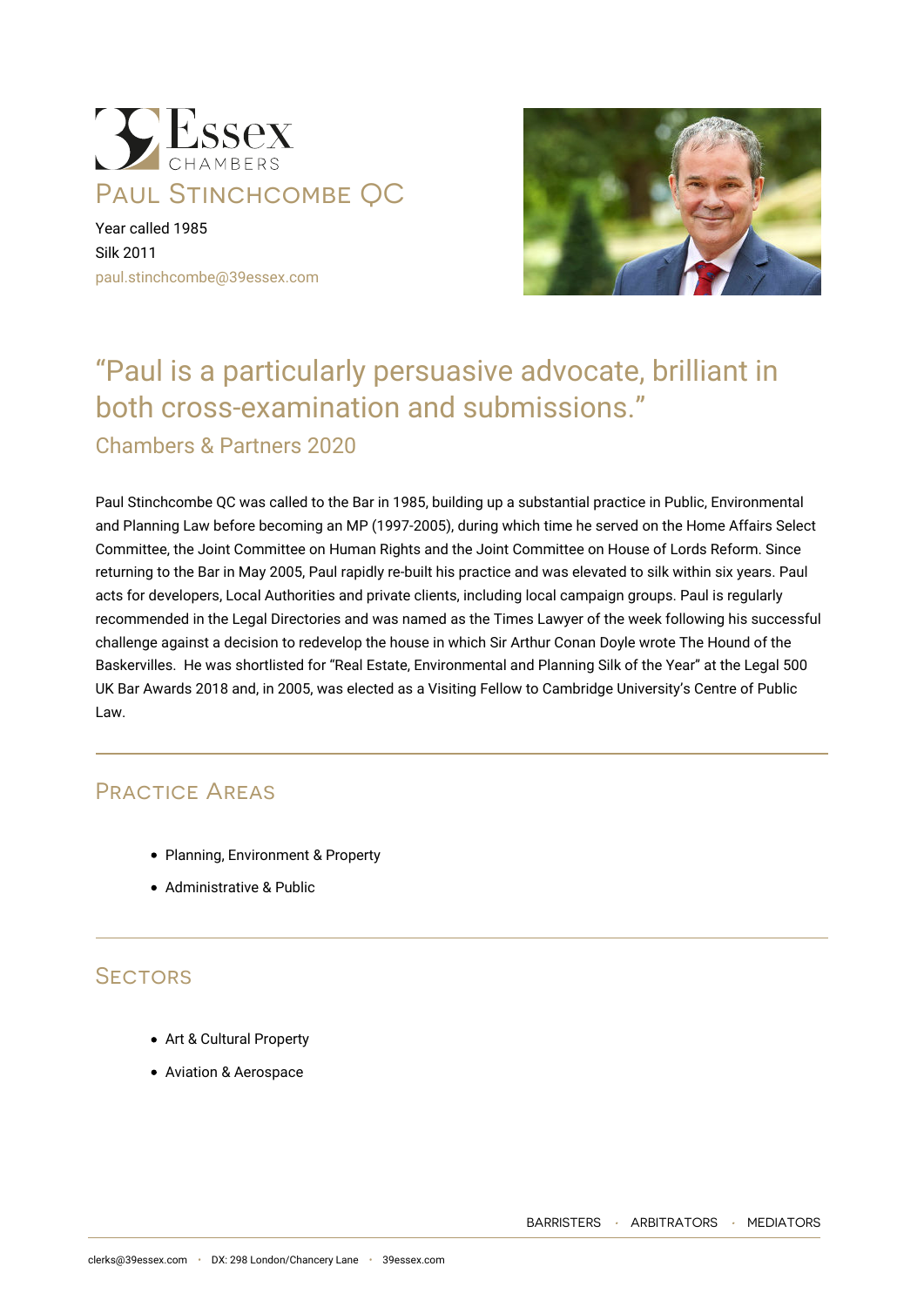# Practice Areas

### PLANNING, ENVIRONMENT & PROPERTY

Paul Stinchcombe QC has an extensive practice in planning and environmental law, including major infrastructure & DCOs, compulsory purchase and compensation, local government and human rights. He acts for a very wide range of developers, as well as Local Authorities and campaigning groups, in relation to all forms of development, including housing and affordable housing, new settlements, retail, industrial and commercial development, and aviation. Paul regularly appears at sections 77/78 Public Inquiries and hearings, Local Plan Examinations and in the Courts in these areas.

Paul is very experienced in a wide range of environmental and environmental control issues in relation to development and infrastructure, including Environmental Impact Assessments, Habitats Regulation Assessments, Noise Assessments, Flooding Assessments, Heritage Impact Assessments, and Landscape and Visual Impact Assessments.

Having successfully argued *Hunston Properties*, the seminal case on objectively assessed housing needs, Paul thereafter appeared in several leading High Court and Court of Appeal cases on related issues, as well as some of the largest Planning Inquiries regarding housing proposals – acting both for and against developers. He promoted "Drake Park", a proposed development of over 1,000 homes in the Surrey Green Belt; resisted a new settlement of 1,600 homes at Dunsfold Park, also in Surrey, on behalf of a local campaigning group; and has appeared for Local Planning Authorities in many multi-day Inquiries, resisting thousands of homes pending the replacement of Local Plans.

Paul has promoted Local Plans himself, addressing leading edge issues as to how to meet housing needs whilst protecting gaps between settlements, ancient woodland and protected habitats. He has also acted in numerous other high profile Court of Appeal and High Court challenges on planning and environmental topics of national importance, as set out below in his 'Cases of Note'

# Planning Law Cases of Note

- *R (Ross & Sanders acting on behalf of Stop Stansted Expansion) v Secretary of State for Transport [2020] EWHC 226 (Admin),* **a**n important case concerning the borderlines between the infrastructure planning regime under the Planning Act 2008 and the conventional planning regime under the Town and Country Planning Act 1990.
- New World Payphones Ltd. v Westminster City Council [2019] EWCA Civ 2250], on appeal from [2019] EWHC 176 (Admin), a high profile case concerning the permitted development right to install telephone kiosks which are also used for illuminated advertising.
- *CPRE (Surrey) and POWCampaign Ltd v Waverley Borough Council, Secretary of State for Housing, Communities and Local Government and Dunsfold Airport Ltd* [2019] EWCA Civ 126, on appeal from [2018] EWHC 2969 (Admin), concerning the extent to which Plan-makers need to investigate unmet housing needs outside their area before adopting a housing requirement to meet the same.
- *Eastleigh Borough Council v Secretary of State for Housing, Communities and Local Government* [2019] EWHC 1862 (Admin), concerning the planning balance to be applied when a housing application breaches policy and the Local Planning Authority can demonstrate a five year housing land supply.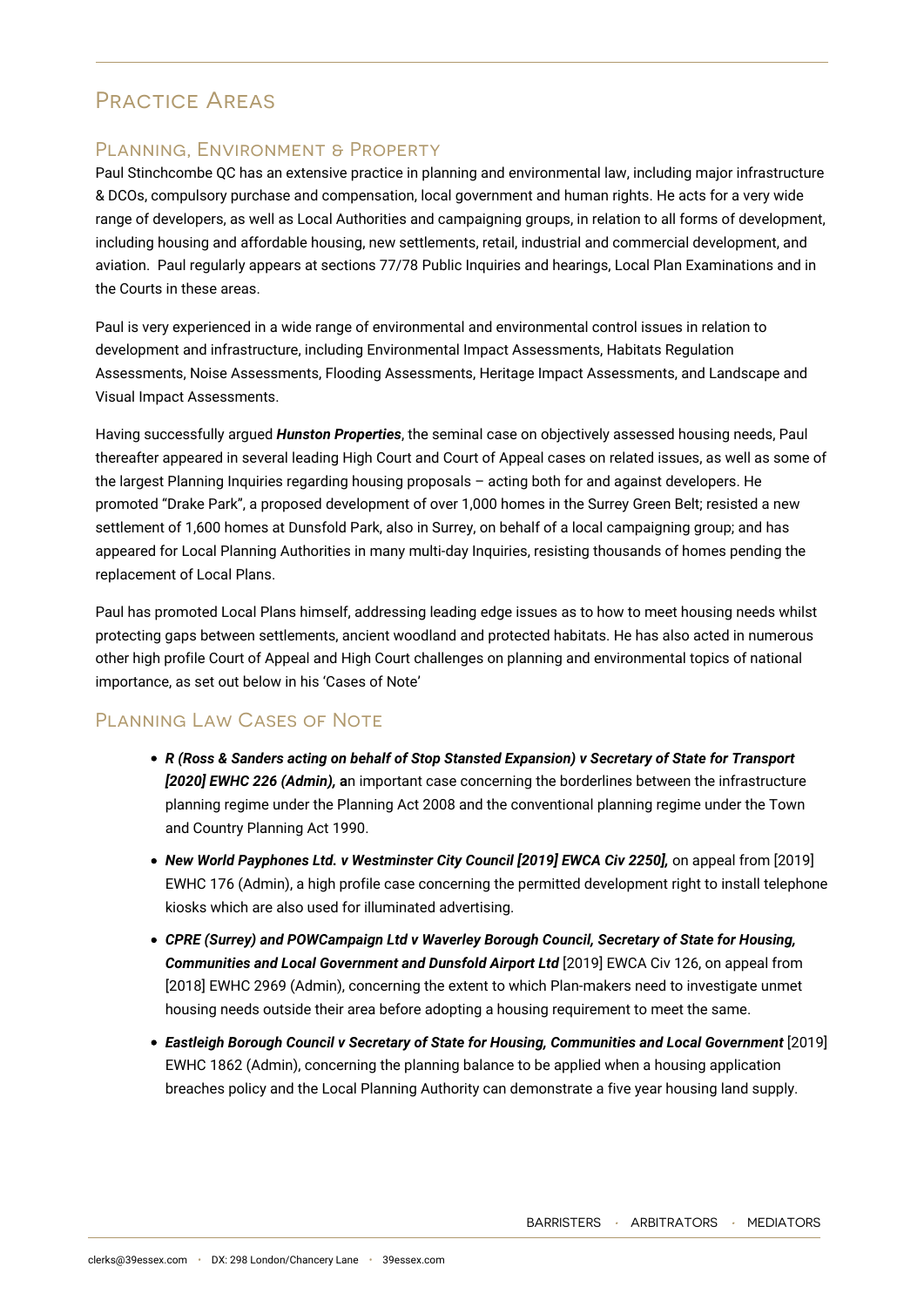- *Hallam Land Management v Secretary of State for Housing, Communities and Local Government and Eastleigh Borough Council [2018] EWCA Civ 1808;* [2017] EWHC 2865 (Admin), leading Ned Helme in a case concerning the proper approach to gap policy and whether an exact calculation of housing land supply is required.
- *William Davis (and Ors) v Charnwood Borough Council* [2017] EWHC 3006 (Admin), concerning the differences between "Development Plan Documents" (which can only be adopted by a Local Planning Authority after independent examination) and "Supplementary Planning Documents (which can be adopted after consultation only, and without independent examination).
- *R (Government of the Republic of France) v Kensington and Chelsea Royal London Borough Council* [2017] 1 WLR 3206*,* leading Ned Helme for the Government of the Republic of France in a case concerning the scope of certificates of lawfulness under section 191 and 192 of the Town and Country Planning Act 1990 and section 26H of the Planning (Listed Buildings and Conservation Areas) Act 1990.
- *R (Gibson) v Waverley Borough Council* [2015] EWHC 3784 (Admin), leading Ned Helme in a second challenge against a decision to redevelop the house in which Sir Arthur Conan Doyle wrote the Hound of the Baskervilles.
- *St Albans DC v Secretary of State for Housing, Communities and Local Government & Ors [2015] EWHC 655 (Admin), acting for STRiFE Ltd., leading Ned Helme in a section 288 challenge to the grant of permission for a Strategic Rail Freight Interchange near St Albans.*
- *R (Tesco Stores Limited) v (1) Forest of Dean District Council (2) Asda Stores Limited and Others* [2015] EWCA Civ 800; [2014] EWHC 3348 (Admin), successfully appearing for Asda (when the Council did not appear), defending the Council's decision to grant planning permission for an Asda superstore in Lydney; and thereafter successfully defending the decision (with Jonathan Darby) in the Court of Appeal and on behalf of the landowner when neither the Respondent nor any other Interested Party appeared to resist the appeal.
- *R (1) Peter Sanders (2) Brian Ross) v (1) Airports Commission (2) Secretary of State for Transport* [2013] EWHC3754 (Admin), leading Ned Helme in a high profile apparent bias judicial review relating to the workings of the Airports Commission, the body tasked by the Secretary of State for Transport with addressing the heated issue of aviation expansion in the UK.
- *Hunston Properties Limited v (1) Secretary of State for Communities and Local Government and (2) St Albans City and District Council* [2013] EWCA Civ 1610 (on appeal from [2013] EWHC 2678 (Admin)), leading Ned Helme in a successful and landmark challenge against an Inspector's decision to refuse planning permission for 132 dwellings on a Green Belt site, the first case on the proper interpretation of paragraph 47 of the NPPF and the assessment of housing needs following the revocation of Spatial Strategies.
- *R (Skinner and Alvarado) v London Borough of Haringey*, [2013] EWHC 1475 (Admin), leading Ned Helme in successfully resisting an application for judicial review of a planning permission and conservation area consent granted for a comprehensive redevelopment of a key regeneration site at Wards Corner (off Tottenham High Road in London).
- *Avon Estates Ltd v Welsh Ministers & Ceredigion County Council* [2013] EWHC 1796 (Admin), successfully defending an Inspector's decision to refuse to grant a Certificate of Lawfulness in respect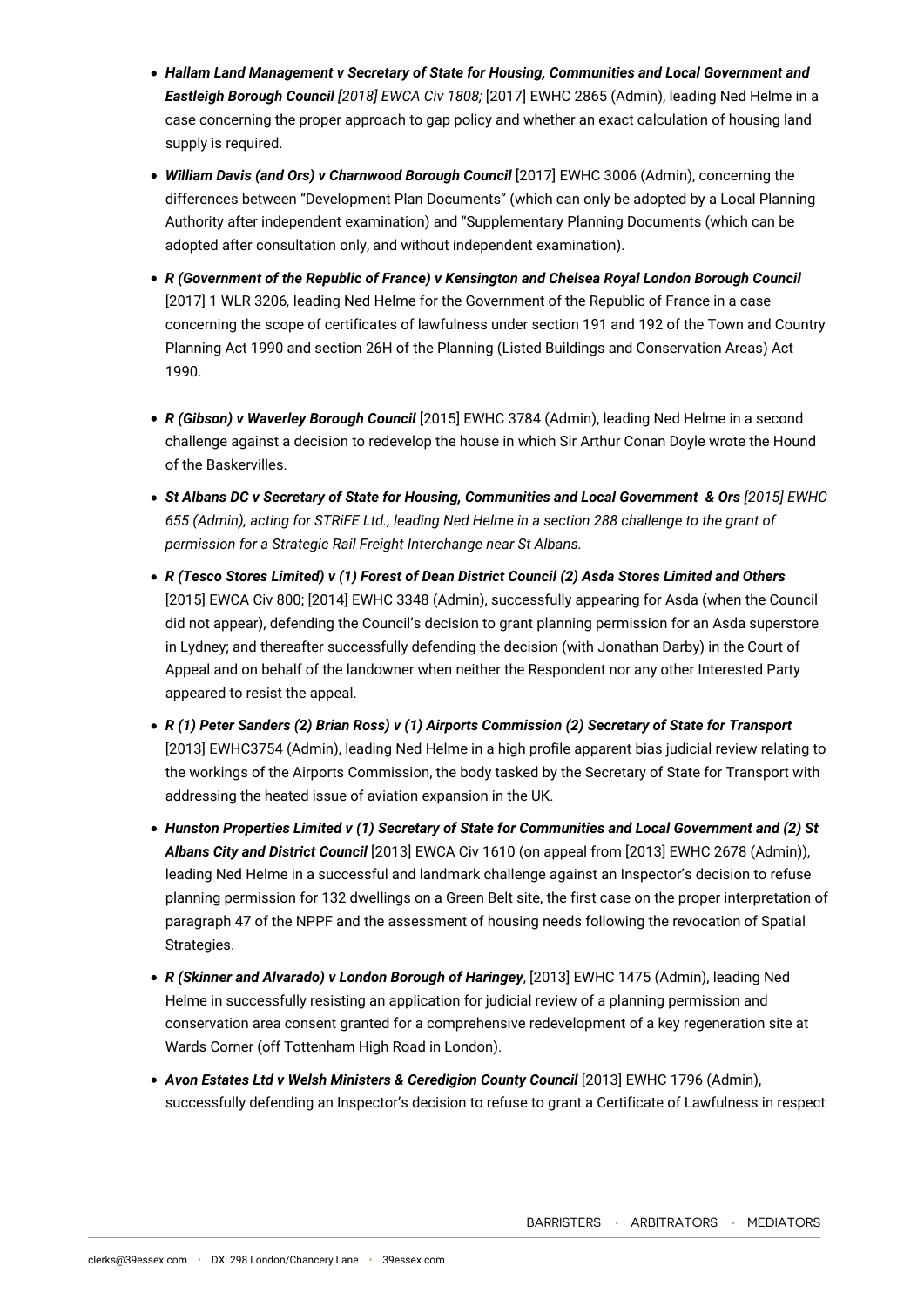of a proposed use of holiday homes in a holiday park as unrestricted dwellings.

- *R (Gibson) v Waverley Borough Council* [2012] EWHC 1472 (Admin), leading Ned Helme in a successful challenge against a decision to redevelop the house in which Sir Arthur Conan Doyle wrote the Hound of the Baskervilles (for which Paul was named 'Lawyer of the Week' in the Times). The judgment was described by English Heritage as "the principal case law on the question of optimal viable use" in respect of heritage assets.
- *Vallis v The Secretary of State for Local Government* [2012] EWHC 578 (Admin), a successful challenge against a decision which would have required the demolition of an historic barn.
- *Trad Scaffolding Co. Ltd. v. London Thames Gateway Development Corporation* [2011] EWHC 314 (Admin), successfully defending the grant of planning permission for a new town centre, including superstore, housing and a school.
- *Avon Estates Ltd. v Welsh Ministers & Ceredigion County Council* [2011] EWCA Civ 553, [2010] EWHC 1759 (Admin), concerning the extent to which planning conditions restricting the use of a holiday park can have legal effect after the expiry of the permission to which they were attached.
- *Stop Pyestock Blot Act Today (SPLAT) v Secretary of State for Communities and Local Government* [2010] EWHC 1520 (Admin), challenging the decision to grant consent for a huge logistics park contrary to the Inspector's recommendation.
- *Sumner v Secretary of State for Communities and Local Government* [2010] EWHC 372 (Admin), concerning the lawful use to which a building can be put when erected without permission and time has expired within which the building might be enforced against.
- *Hutchinson v Secretary of State for Communities and Local Government* [2009] EWHC 304 (Admin), [2009] EWCA Civ 1494, concerning the interpretation of national Green Belt policy and the capacity of Local Authorities to rewrite its concepts.
- *R (Barbone & Ross acting on behalf of Stop Stansted Expansion) v Secretaries of State for Transport and Communities and Local Government* [2009] EWHC 463 (Admin), a challenge to the decision to permit 10 million additional passengers a year at Stansted Airport.

# Environmental Law Cases of Note

- *R (Corrie) v Suffolk County Council* [2014] All ER (D) 214 (Jul); [2014] EWHC 2490 (Admin), successfully defending the decision of the Waste Authority to grant itself planning permission for a new waste facility, in which it was held that it would be contrary to the conduct of good administration and legal certainty for a claimant to hold off from challenging a screening direction of the Secretary of State, thereby leaving a local planning authority in the position where it had no choice but to act in accordance with that direction, only to seek later to impugn the decision to grant planning permission on the basis that it was flawed.
- *R (Karen Treagus) v Suffolk County Council* [2013] EWHC 950 (Admin), successfully resting an application for judicial review of a planning permission granted for an anaerobic digestion plant.
- *R (Jennifer Dawes) v Secretary of State for Transport and Anor [CO/ 2917/ 2020], leading* Richard Wald QC and Gethin Thomas in a successful judicial review challenging the grant of a Development Consent Order re-opening Manston Airport on climate change grounds. For more information, please see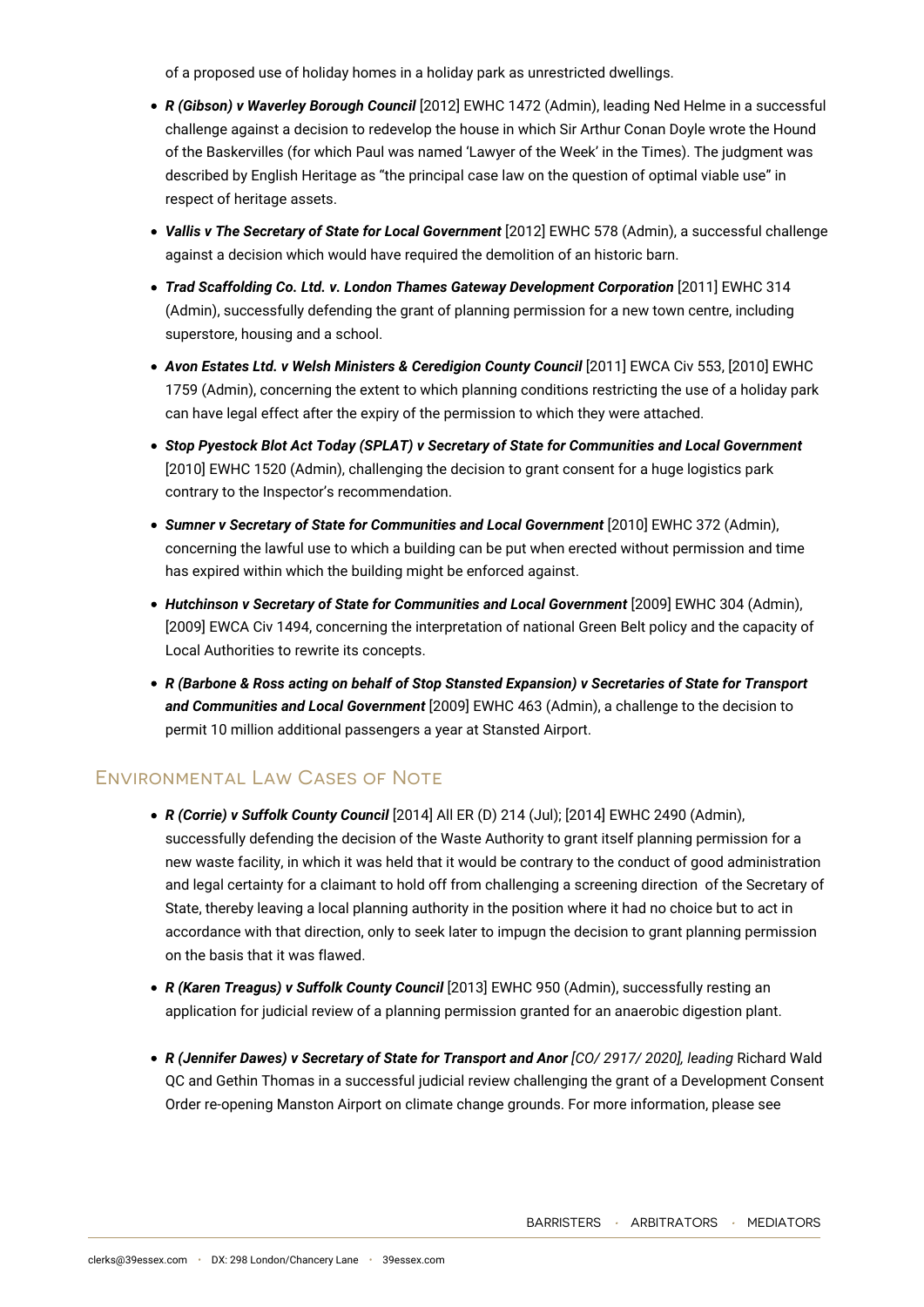here:<https://www.39essex.com/manston-airport-dco-quashed/>.

### Compensation and Tribunal Cases of Note

- *Bishopsgate Parking and Powerfocal v The Welsh Ministers* [2012] UKUT 22 (LC) where Paul successfully represented the Welsh Ministers in a £90m Lands Tribunal claim following a compulsory acquisition of land in Cardiff City Centre.
- *Block Stone Ltd. v English Heritage* LCA/5/2006, acting for English Heritage in a £3m Lands Tribunal claim in respect of a refusal to renew a mining consent near to a Scheduled Monument.
- *Ocean Leisure Ltd v Westminster City Council* [2004] EWCA Civ 970, a leading compensation case involving claims for loss caused to a business by hoardings obstructing the highway.
- *Wildtree Hotels Ltd v Harrow London Borough Council* [2001] 2 AC 1, another leading compensation case involving claims for loss caused to a business, this time by noise and dust.

#### PROMOTING LOCAL PLANS

Paul has considerable experience of promoting Local Plans and the reconciliation of meeting housing needs whilst protecting designated habitats and valued landscapes, leading Ned Helme in the examinations of both:

- *Wealden District Council Local Plan 2013-2028***.**
- *Eastleigh Borough Council Local Plan 2016-2036***.**

#### Promoting Large-Scale Development

Paul has considerable experience of promoting large-scale development, often acting for major house builders:

- Paul promoted "Drake Park", a garden village development of up to 1,024 residential units on a Green Belt site in Elmbridge, Surrey.
- Paul has successfully promoted many substantial developments including:
	- 69 dwellings and a 60 bed care home on a Green Belt site in Waverley, Surrey;
	- 200 dwellings in Lydney, obtaining an expedited decision within 5 days of the Inquiry in order to secure grant funding for the development;
	- 132 dwellings on an unallocated countryside site in Hayling Island, next to an AONB, SSI and SPA;
	- 60m tower of student accommodation, designed by Piers Gough RA CBE, on a gateway site to the Wembley Regeneration Area;
	- Bespoke "grand design" houses in the South Downs National Park (6,000 sq.ft each) and in both Kensington & Chelsea in Hampstead (the latter two designed by Richard Reid).
	- Immediately before silk, Paul promoted a 580 house development in East London.

#### Resisting Large-Scale Development

Paul has a considerable track record of representing both Local Planning Authorities and campaign groups resisting large-scale developments and infrastructure: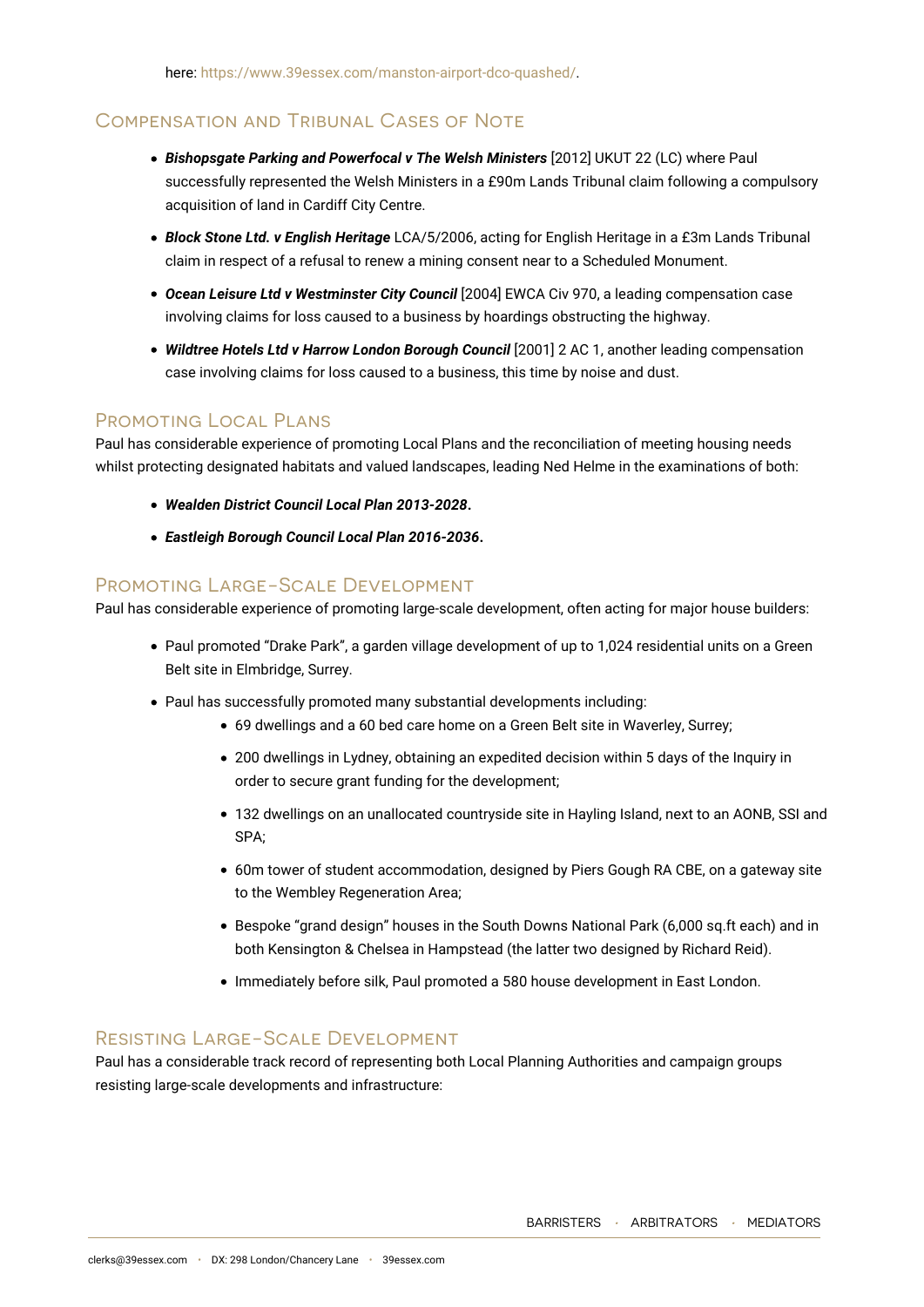- **Science Park:** Paul recently appeared for Swindon Borough Council resisting a two phase Science Park with over 80,0000 $m^2$  of Class B1b and B1c development.
- **Housing**: Paul has recently appeared in a dozen Planning Inquiries for a Local Planning Authorities resisting in excess of 3,000 homes pending the replacement of Local Plans and the establishment of a 5-year supply of housing.
- **Aviation**: Paul appeared for *"Stop Stansted Expansion"* in the 30-day 2021 Inquiry against the expansion of Stansted Airport, having represented SSE in the 2007 Inquiry.
- **Urban Extension**: Paul represented "Stop Pyestock B Act today", resisting 133,000m<sup>2</sup> of development in a Strategic Gap.
- **Eco-Town**: Leading Ned Helme for *"Stop Dunsfold Park New Town"* in the first Planning Inquiry into an eco-town, Paul successfully resisted 2,600 homes and 60,000 $m^2$  of commercial floorspace.
- **New Town**: Leading Victoria Hutton, Paul appeared on behalf of *"POWCampaigning"* on a related proposal for 1,600 homes.
- **Strategic Railfreight Interchange**: Having successfully resisted a 330,000 sq.m interchange on a 72ha site Green Belt site in a 2007 Inquiry for *"STRiFE*", Paul led Ned Helme in a repeat Inquiry in 2009.

# Administrative & Public Local Government Cases of Note

- *R (Daws Hill Neighbourhood Forum) v Wycombe District Council* [2014] EWCA Civ 228; [2013] EWHC 513 (Admin), representing Daws Hill Neighbourhood Forum in a landmark case, the first to consider the Neighbourhood Planning provisions of the Localism Act 2011.
- *R (Kings Cross Railway Lands Group) v LB Camden* [2007] EWHC 1515 (Admin), affirming the right of Local Authorities to change their mind on planning applications after a change of political control.

### Human Rights Cases of Note

Having served for several years on the Parliamentary Joint Committee on Human Rights, upon returning to the Bar Paul has appeared in two Court of Appeal cases concerning the application of the Human Rights Act to the Acquisition of Land Act:

- *O'Connor v Wiltshire County Council* [2007] EWCA Civ 426.
- *Thomas v Bridgend County Borough Council* [2011] EWCA Civ 862.

# **SECTORS**

#### Art & Cultural Property

Paul has considerable experience in advising and appearing in cases raising heritage and cultural issues, both at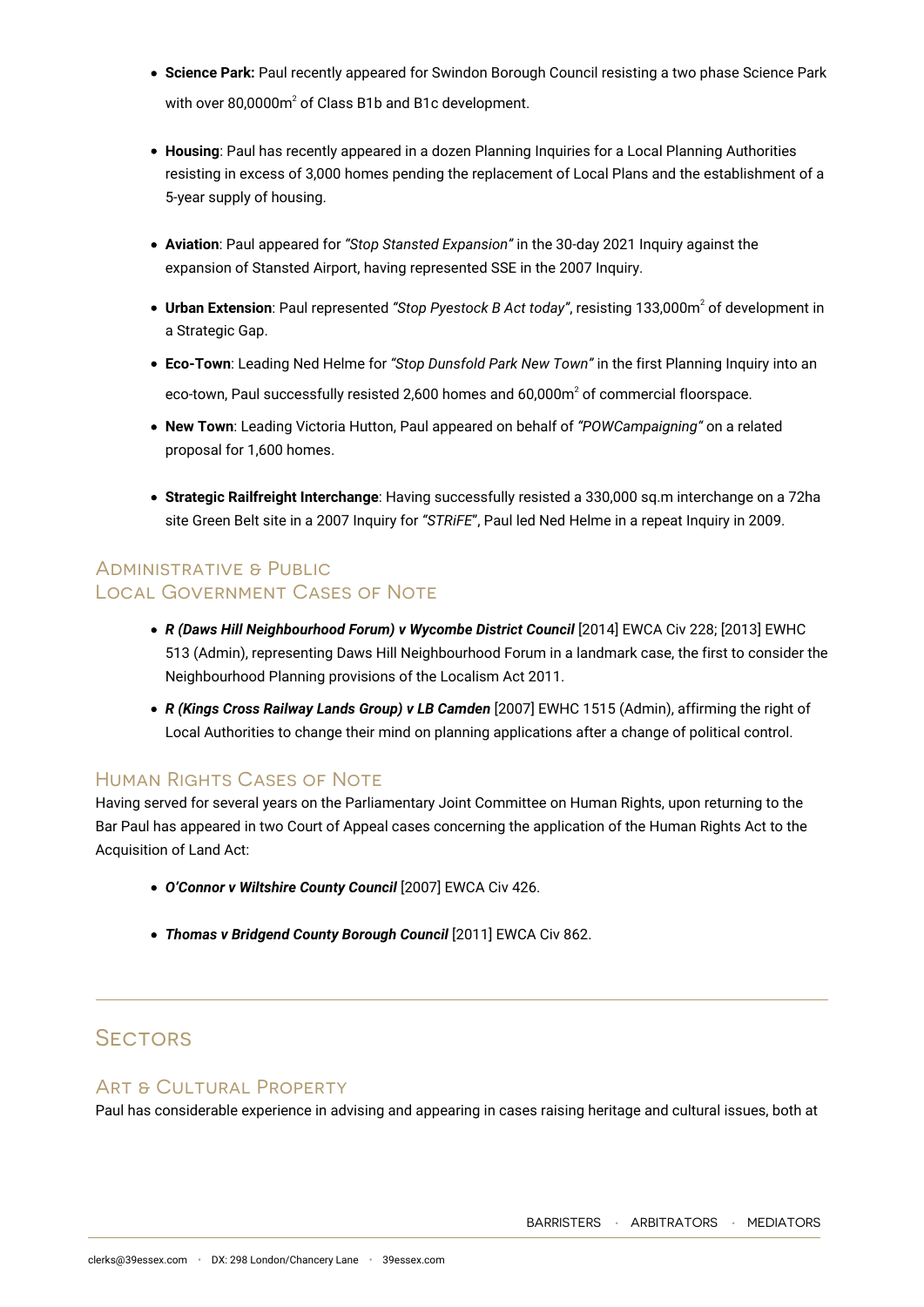Inquiry and in the Court. These include *Vallis v The Secretary of State for Local Government* [2012] EWHC 578 (Admin), a successful challenge against a decision which would have required the demolition of an historic barn, followed by further success at the resultant reheard Inquiry; and two judicial reviews attempting to protect the listed house in which Sir Arthur Conan Doyle wrote the Hound of the Baskervilles – *R (Gibson) v Waverley Borough Council* [2012] EWHC 1472 (Admin) and *R (Gibson) v Waverley Borough Council* [2015] EWHC 3784 (Admin).

The first Conan Doyle case was described by English Heritage as "the principal case law on the question of optimal viable use" in respect of heritage assets and saw Paul named 'Lawyer of the Week' in the Times.

#### Aviation & Aerospace Stansted Airport

Paul has over 15 years of experience fighting aviation cases. Having represented Stop Stansted expansion in the 49-day 2007 Inquiry against the expansion of Stansted Airport, he represented them again in the 30-day 2021 Inquiry fighting yet further expansion.

He has also appeared for Stop Stansted Expansion in three leading High Court cases, on issues as broad of the apparent bias of the Airport's Commission *R (1) Peter Sanders (2) Brian Ross) v (1) Airports Commission (2) Secretary of State for Transport* [2013] EWHC3754 (Admin); the interplay between the Development Consent Order regime for Nationally Significant Infrastructure Projects and the conventional planning regime **R (Ross & Sanders acting on behalf of Stop Stansted Expansion) v Secretary of State for Transport [2020] EWHC 226 (Admin); and** how to address the tension between Government proposals to expand aviation whilst simultaneously committing itself to reduce carbon emissions regime (**Ross & Sanders** *(supra) and* **R (***Barbone & Ross* **acting on behalf of Stop Stansted Expansion)** *v Secretaries of State for Transport and* **Communities and Local Government** [2009] EWHC 463 (Admin)).

#### Manston Airport

Paul recently led Richard Wald QC and Gethin Thomas in a successful judicial review challenging the grant of a Development Consent Order re-opening Manston Airport (*R (on the application of Jennifer Dawes) v Secretary of State for Transport and Anor)*, on climate change grounds. For more information, please see **[here.](https://www.39essex.com/manston-airport-dco-quashed/)**

### Southampton Airport

Paul is currently acting for Eastleigh Borough Council, leading Ned Helme and Catherine Dobson, resisting two applications to seek judicial review of the Council's decision to permit an extension to the runway of Southampton Airport:

# **RECOMMENDATIONS**

Paul has been recommended as a Leading Silk in Planning Law by Chambers & Partners and The Legal 500 for many years and, now, as an Environmental Silk by The Legal 500.

Recent quotes include as follows:

*'"Paul gives a case everything – completely focused and in command of his brief." Legal 500 2021*

*"Paul is a particularly persuasive advocate, brilliant in both cross-examination and submissions." Chambers &*